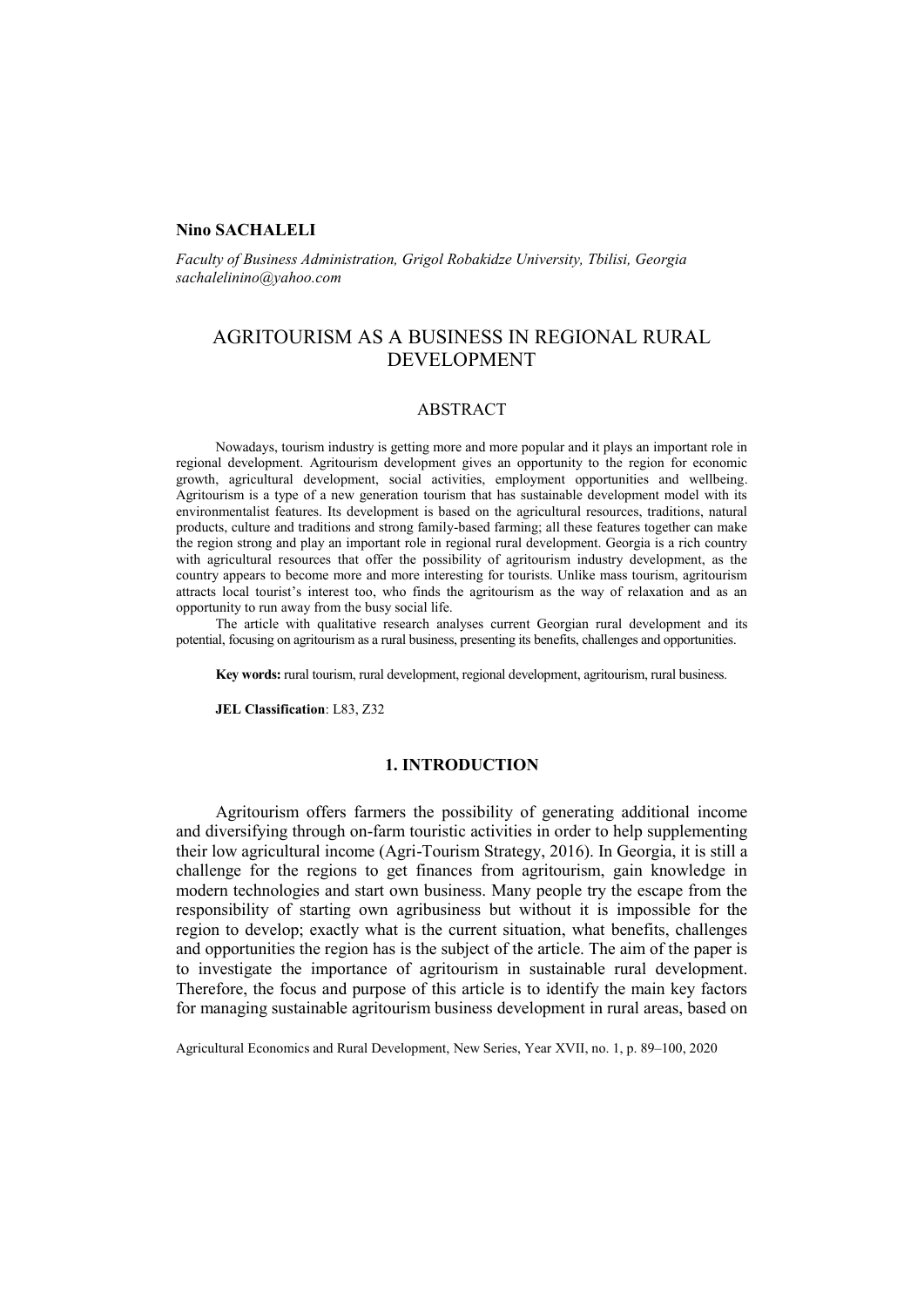a literature review and on a case study regarding Georgia as a touristic destination. The research was conducted using evidence provided by research papers, strategies, and literature reviews, as well as books and internet resources. The potential of agritourism development in Georgia is discussed according to seven conditions for a successful development of agritourism (after Bernard Lane/University of Bristol/GB) (Agritourism Conference, 2018).

# **2. STATE OF KNOWLEDGE**

The agricultural sector is a part of the economy and its development is based on several geographical and climate conditions of the region. In many countries agriculture and its development are priorities and governments pay much attention and provide support with finance and different programs. Agribusiness has several steps:

- 1. promoting locals to start agricultural business;
- 2. producing agricultural products in rural areas;
- 3. selling products first in the region and then abroad;
- 4. begin to offer services and food for locals/tourists;
- 5. start agritourism;
- 6. promotion.

Agritourism planners should be aware that the acres owned, economic dependence on farming operation, and perceived popularity of agritourism activities are influential factors to motivate agritourism entrepreneurs (McGehee & Kim, 2004).



Figure 1. Possible travel expenditures linked to agritourism

Agritourism is very popular in Austria, Switzerland and Italy. In Italy, agritourism was imported during the 1960s by agricultural entrepreneurs who traveled round the world (especially in Austria and France), and that they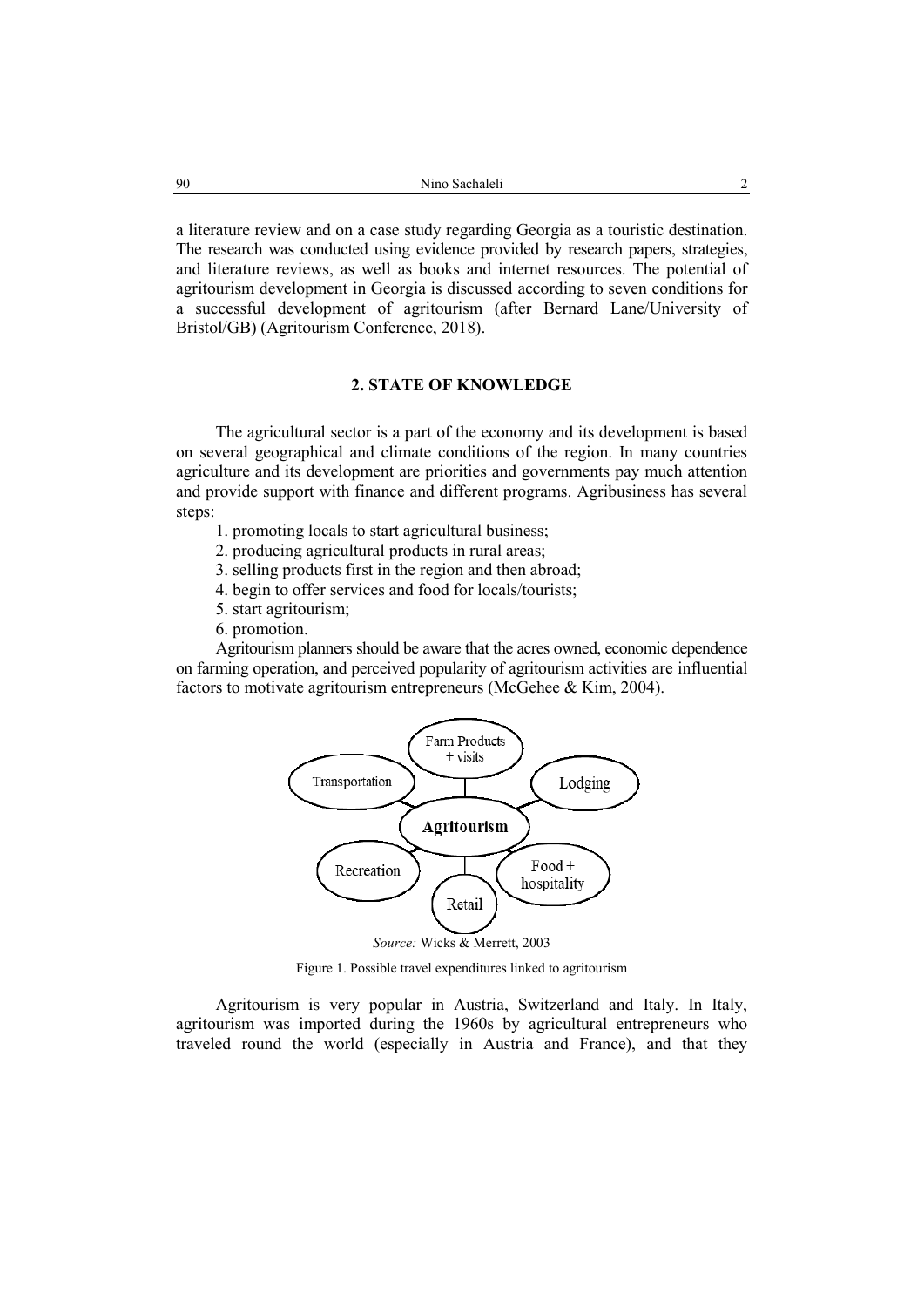immediately developed in a country where rural outmigration was particularly intense and plenty of abandoned buildings were available for this utilization (Sonnino, 2004). Tourism plays a dominant role in the Austrian economy. In 1990– 2000 a total of approximately 109,000 rooms were offered on 21,000 Austrian farms. Thus, farmers represent one sixth of the total Austrian supply of tourist beds. In recent years the holiday farmers have organized their representation and marketing more professionally, first on a regional level, then in the provinces. Finally, in 1991 the Austrian Farm Holidays Association was founded to represent the interests of the farmers on a nationwide level. A positive development towards "farm holidays" as a brand name began to generate an additional income source for farmers and to enable tourists to spend interesting and valuable holidays on an Austrian farm (Embacher, 1994).

| I<br>I<br>۰. |  |
|--------------|--|
|--------------|--|

| <b>Popular Tourist Activities</b>            | <b>Travel Motives</b>           |
|----------------------------------------------|---------------------------------|
| Shopping                                     | Enhancing kinship relations     |
| Participating in outdoor activities          | Escaping                        |
| Visiting historical places and museums       | Resting and relaxing            |
| Visiting state and national parks            | Improving health and well-being |
| Taking part in cultural events and festivals | Exploring and learning          |
| Sightseeing                                  | Celebrating a special occasion  |

### Motivating Tourist Travel

*Source*: Shaw and Williams (1994).

## *Table 2*

#### Potential Agritourism Activities

| Crops                           | <b>Livestock and Machinery</b> | <b>Facilities and Land Use</b> |
|---------------------------------|--------------------------------|--------------------------------|
| Christmas trees                 | Antique farm equipment         | Agricultural festivals         |
| Cider pressing $/$ tasting      | Antiques                       | Agricultural museums           |
| Community-supported agriculture | Hay rides (horse or tractor)   | Barn tours                     |
| Crop art                        | Heirloom/exotic animals        | <b>Bed and Breakfast</b>       |
| Farmers' Markets                | Horse pulls                    | Bicycling tours                |
| Flower shows/nurseries          | Horse stables and riding       | Birding/wildlife               |
| Hay tunnels                     | Meats for ethnic markets       | Camping                        |
| Heirloom plants                 | Petting zoo                    | Catering special events        |
| Maple sugaring                  | Regional identity marketing    | Cooking demonstrations         |
| Mazes (Corn, Hay, Sudan)        | Sleigh rides                   | Corporate picnics              |
| Pumpkin painting                | Tractor pulls                  | Craft center                   |
| Roadside markets                |                                | Cross country skiing           |
| U-pick farms                    |                                | Dude ranch                     |
| Vegetables for ethnic markets   |                                | Ecosystem preserves            |
| Wineries/Distilleries/Breweries |                                | Fee hunting and fishing        |
|                                 |                                | General store/souvenirs        |
|                                 |                                | Hiking                         |
|                                 |                                | Historical farms/sites         |
|                                 |                                | Living history farms           |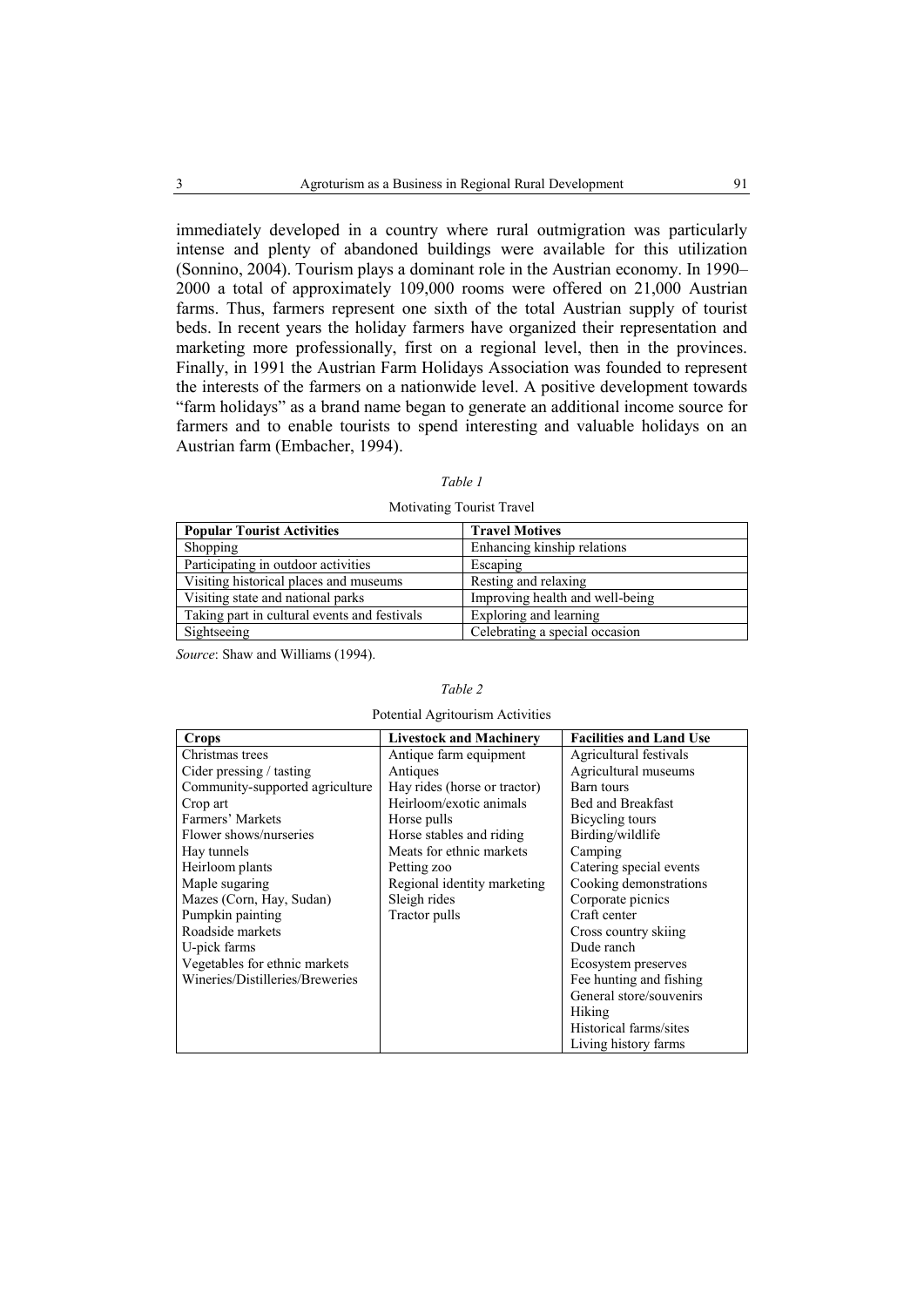*Table 2* (continued)

| Moonlight activities   |
|------------------------|
| Mountain biking trails |
| Prairie restoration    |
| Retreat center         |
| Rural education center |
| Scenic byways tours    |
| Snowmobiling           |
| Working farm tours     |

*Source:* Wicks& Merrett (2003)

Agritourism is recreation at its finest. Visitors might tour a vineyard, explore winemaking, or discuss the process of transforming grapes into high-quality wines. Younger guests (as well as many adults) may discover that goats are not dogs with horns, donkeys are different from horses, and milk does not originate in a plastic container in the grocery store. Tours of farm fields have enabled many people to realize that peanuts grow underground, and cotton grows on a plant – not in a bale. Visitors can pick pumpkins, apples, cherries, and other produce; or they can navigate corn mazes. For most people, agricultural tourism refers to a visit to a working farm or any agricultural, horticultural, or agribusiness operation in order to enjoy, be educated by, or become actively involved in the activities of the farm or operation – in other words, getting a true farm experience.

"Living on an Acre" (USDA, 2003) suggested that farmers develop a "renta-tree" operation. This idea would work very nicely for an orchard: the customer selects a tree and pays a rental price, and the farmer cares for the tree throughout the season. The customer has an opportunity to pick the fruit or contract with the farmer to harvest it. The creative ideas for agritourism activities are unlimited. However, before you start implementing a new farm adventure, you will need to analyze the liability issues and the financial feasibility in relationship to the farm's character, values, goals, and financial resources (Walker, 2009).

People who are planning to start an agritourism enterprise should look at it as a business. First the entrepreneur must decide what type of agritourism business plan will be useful. There can be 3 types of involvement in agritourism business. The first one is a supplementary enterprise – where agritourism could be obtained as a minor activity that would support the other products on the farm. For example, if the primary enterprise is horticultural production, farm tours with market outlet can be introduced as agritourism operations.

The main income is expected from farming and it is supplemented by agritourism activities. The complementary enterprise – agritourism activities have equal share with the farm production mix. For instance, if the farm is an orchard of mango, guava, papaya and other fruits, the farmer sells most of the production to wholesalers and simultaneously operates a fruit juice and fresh fruit stall at the farm gate for visitors on the farm. The owner allows "U pick up" operation, too. The income from both operations would be complementary and considered as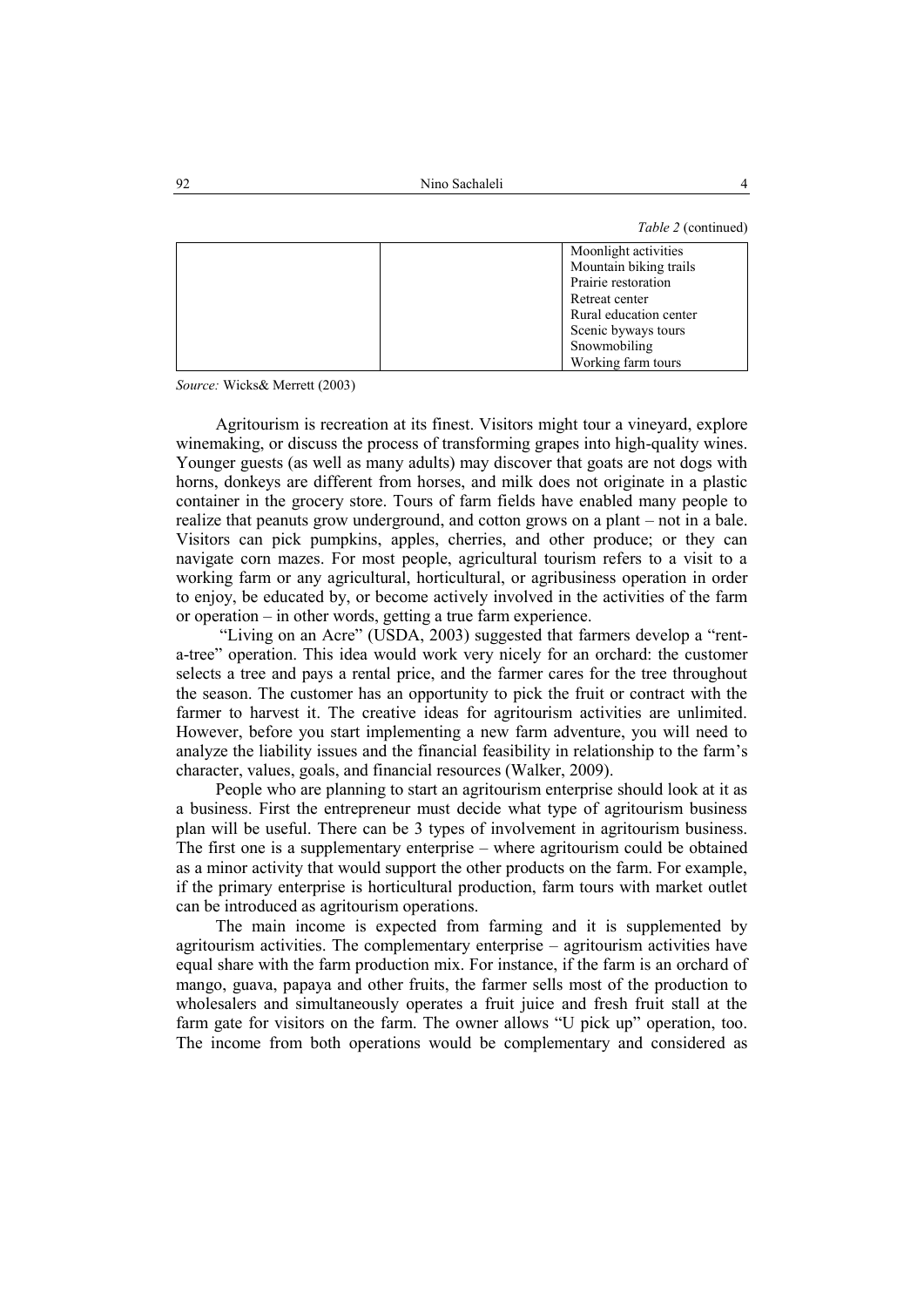complementary enterprises and the latter, i.e. the agritourism would be the major activity on the farm.

For example, a farmer wants to operate Bed & Breakfast at the farm with number of cottages including one or two tree houses and operate farm tours charging an entrance fee as his main business. At the same time, he maintains a high-quality model farm with all the necessary components. However, he does not expect higher income from the farm. Here agritourism is the main part of the farm product mix and it becomes the primary enterprise (Mahaliyanaarachchi, 2015).

Sustainable development is a very important case of interest in Georgia. Projects are implemented to start agritourism business, reduce rural poverty and promote sustainable rural development in the country. The project is part of the larger [European Neighborhood Program for Agriculture and Rural Development](http://enpard.ge/en/) (ENPARD), funded by the European Union (EU) and implemented in cooperation with the Georgian Government and a wide range of international and national partners and stakeholders.

The goal of the [European Neighborhood Program for Agriculture and Rural](http://enpard.ge/en/)  [Development](http://enpard.ge/en/) is to reduce rural poverty and promote rural development in Georgia, boost development potential of the rural areas and create social and economic opportunities for people beyond agricultural activities. The implementation of the [European Neighborhood Program for Agriculture and Rural Development](http://enpard.ge/en/) marks a fundamental shift in the overall development of Georgia, assisting the country to create strong policies and pilot successful practices in sustainable rural development for the benefit of people and communities.

The United Nations Development Program is the key international partner of the European Union in rural development. They work to address the structural and systemic challenges that hamper rural development in Georgia and ensure that more diverse rural services are delivered to the population in an efficient, effective and sustainable way. The United Nations Development Program's work is based on the strategic approach defined by Georgia's National [Rural Development Strategy,](http://enpard.ge/en/strategy-documents-2/) adopted in 2017.

Targeting all regions of Georgia, including Adjara Autonomous Republic, UNDP focuses on the improvement of rural development policy and governance, diversification of rural economies, sustainable environmental practices, and on the increased engagement of all stakeholders, including local communities, in rural development. Specific pilot initiatives are being implemented in the municipalities of Lagodekhi, Dedoplistskaro, Tetritskaro, Borjomi, Akhalkalaki, Kazbegi, Keda and Khulo.

The United Nations Development Program operates in cooperation and partnership with a wide range of stakeholders, including the Government of Georgia, Government of Adjara Autonomous Republic, civil society, regional and municipal authorities and community organizations, academic institutions, local activist groups, and the private sector. For example, in 2016 in Georgia, the strategy document, Agri-Tourism Strategy for Samtskhe – Javakheti and Kvemo Kartli Regions of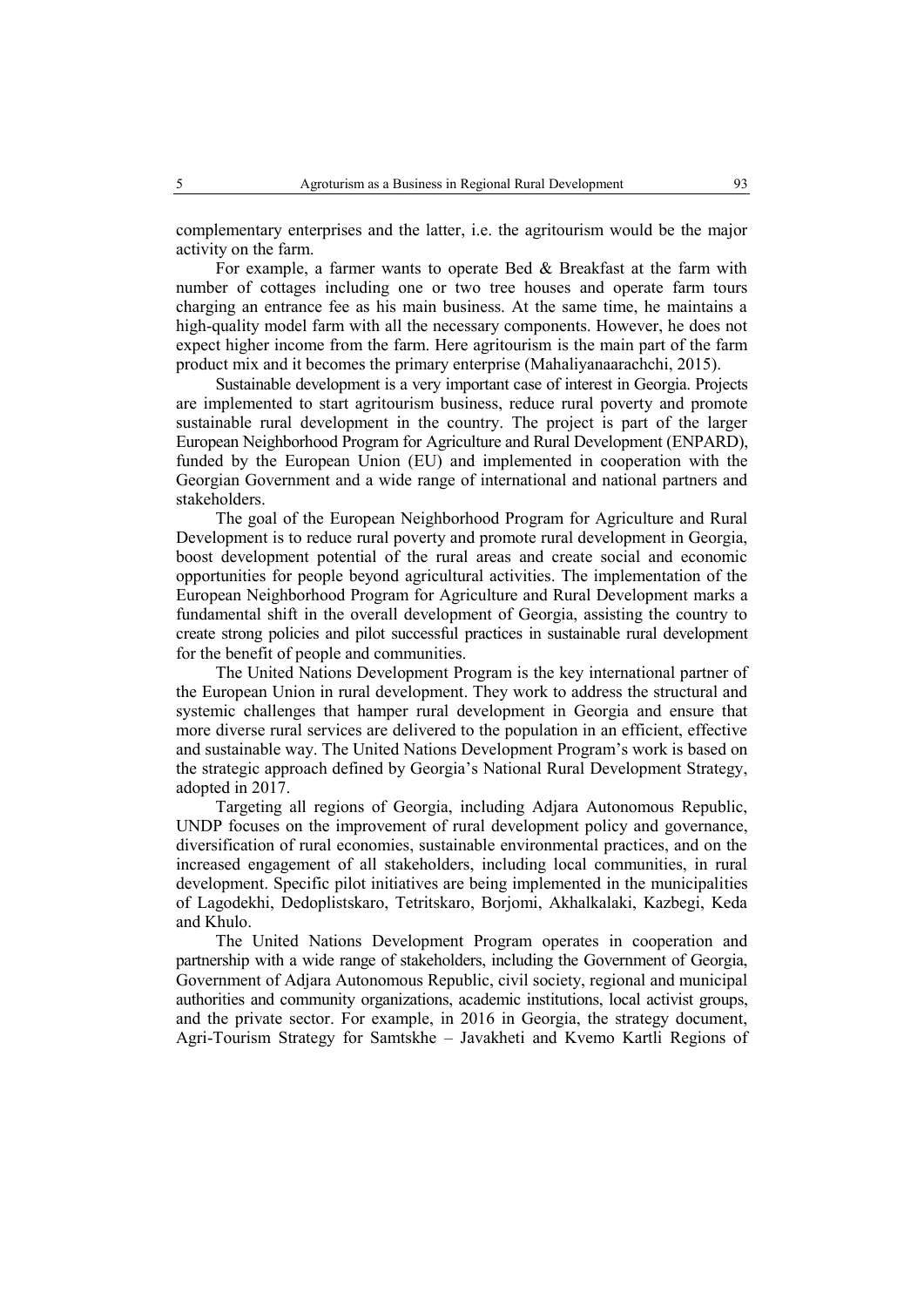Georgia was implemented. It was developed within the frames of the ongoing USAID-funded Project – Broadening Horizons: Improved Choices for Professional and Economic Development for Women and Girls. The project is being implemented by ICCN (International Center on Conflict and Negotiation) and Mercy Corps (an international non-governmental organization).

In many regions across the world, farmers are recognizing the need and desire to diversify their farm products and supplement their agricultural incomes. At the same time, the recognition and benefits of tourism are considered a major contributor to job creation, GDP, local economies and investment. Although "tourism" is a single sector, it is made of numerous tangible and intangible elements that both affect and are affected by many other sectors. Therefore, it has the potential to be economically beneficial in numerous sectors and to the entire local economy.

With a strong agricultural history, many regions in Georgia have tremendous opportunity to diversify their list of product and service offerings with agricultural tourism. Agricultural tourism increases the potential for higher margin, on-farm sales of value-adding products and services, further diversifying the product line of the farm operation. While work has been undertaken, an national agritourism strategy has not previously been developed. The stakeholders of both the private and public sector have recognized the need for such a strategy and have played a collaborative role in the development of these strategies. The objective of the strategy is to promote sustainability and competitiveness in rural communities through the production of products, experiences and services that link agricultural activities to tourism in ways that foster food security, environmental sustainability and sustainable use of natural and cultural resources, validate traditional knowledge and lead to the sustainable livelihoods (Agri-Tourism Strategy, 2016).

# **3. MATERIAL AND METHOD**

The author has reviewed the rich literature on agritourism development, has reviewed academical articles, materials of conferences and the agritourism development strategies in different countries. This study was applied according to seven pre-conditions for a successful development of agritourism (after Bernard Lane/University of Bristol/GB, in Agritourism Conference, 2018). These analyses were completed by qualitative assessments from reports, studies and other academic studies in the field.

# **4. RESULTS AND DISCUSSIONS**

According to the discussed literature, it can be said that the regions in Georgia are facing too many challenges. First of all, the knowledge problem must be mentioned, free training programs for locals should be managed, case studies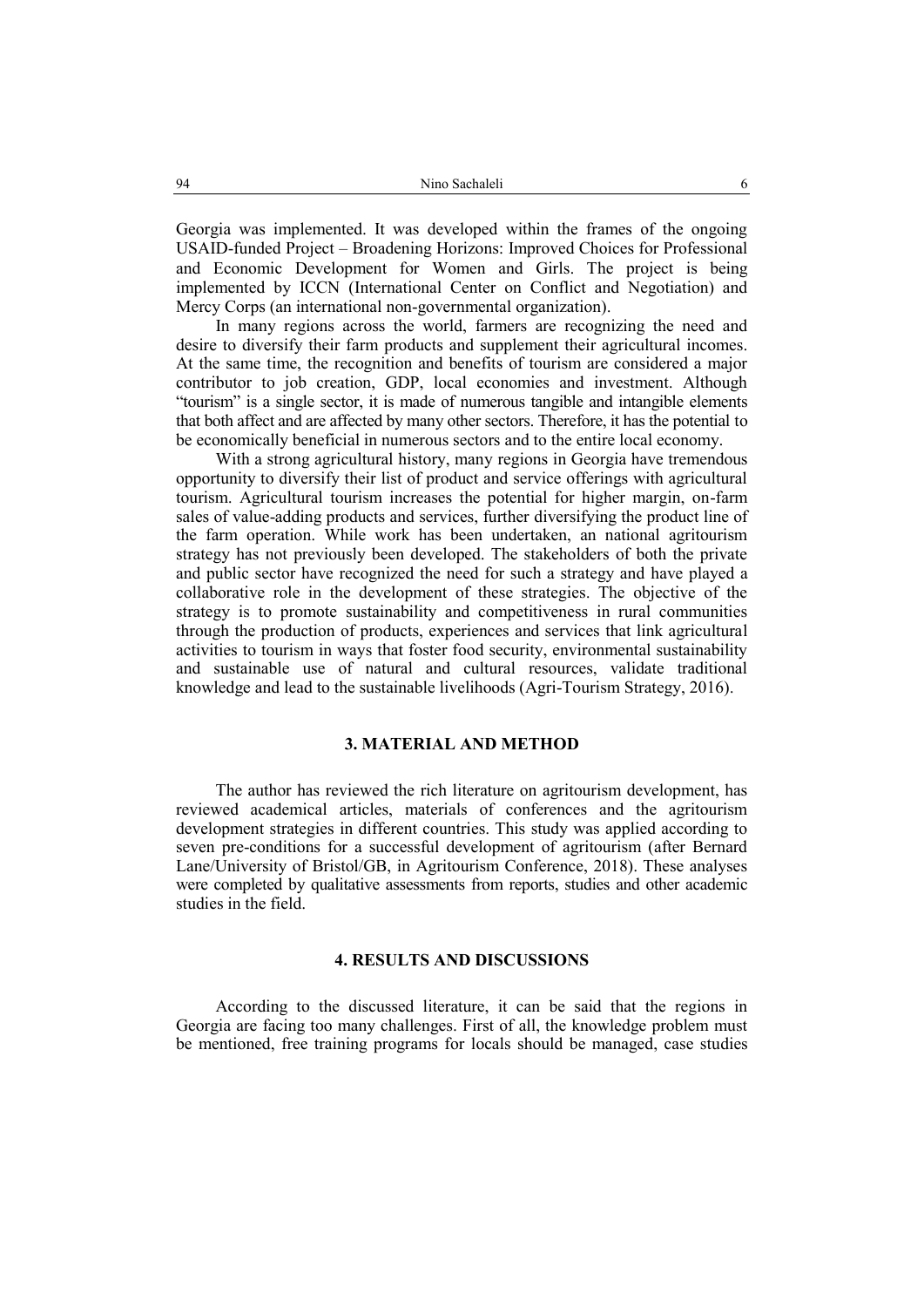about successful agritourism projects and business should be discussed, locals should know their importance in rural business. Another problem is lack of knowledge in modern technologies.

Nowadays there are many new programs, techniques and equipment that help local people to be more productive, but as there are not many opportunities for locals to get introduced to them or purchase them, they still are not get used to use modern technologies and in order to be more successful with the same resources. The right marketing and promotion strategies, mainly the development and management of web-based agritourism business directories, products, destinations, and services, also play an important role in agritourism business development, raising awareness about the agritourism business benefits which can be very important for every inhabitant.

Every region is different and can have different kind of resources, locations, visitors, but common strategies can be developed, to be followed by all regions:

- 1. Before starting agritourism it is necessary to study the market and plan own segment;
- 2. Make financial analyses;
- 3. Make a detailed plan for minimum next 3 years;
- 4. Study potential customer behavior and plan costumer-oriented service programs,
- 5. Follow international standards;
- 6. Follow international quality programs,
- 7. Build partnerships,
- 8. Promote business with suitable communication channels.

It is interesting to discuss the potential of developing agritourism in Georgia, with seven pre-conditions for a successful development of agritourism business (after Bernard Lane/University of Bristol/GB, in Agritourism Conference, 2018) (Table 3).

| anı<br>۰ |
|----------|
|----------|

Pre-conditions for a successful development of agritourism business

| No. | <b>Pre-conditions</b>      | <b>Conditions in Georgia</b>                                       |  |
|-----|----------------------------|--------------------------------------------------------------------|--|
| 1.  | Attractive landscape and   | Georgia has an attractive landscapes and cultural heritage.        |  |
|     | rich cultural heritage     | There are some national values inscribed on the World Heritage     |  |
|     |                            | List. These are: Gelati Monastery (1994,2017), Historical          |  |
|     |                            | Monuments of Mtskheta (1994), Upper Svaneti (1996)                 |  |
|     |                            | (Unesco). Georgia is famous for its stunning natural beauty. It    |  |
|     |                            | has a great variety of climate zones, from Mediterranean to        |  |
|     |                            | subtropical, as well as natural landscapes, both at the seaside    |  |
|     |                            | and high mountains, deserts and vineyards, forests and glaciers.   |  |
| 2.  | Easy accessibility from    | In Georgia, mainly over the weekends, people from rural areas      |  |
|     | the (mainly rural) markets | get to the capital city markets to sell local natural products.    |  |
|     | of origin                  | People from the cities also go to the rural areas to buy products, |  |
|     |                            | so accessibility is not a problem for Georgia; with the signing of |  |
|     |                            | the Association Agreement with the EU, Georgia-EU trade-           |  |
|     |                            | economic relations have also moved to a qualitatively new level.   |  |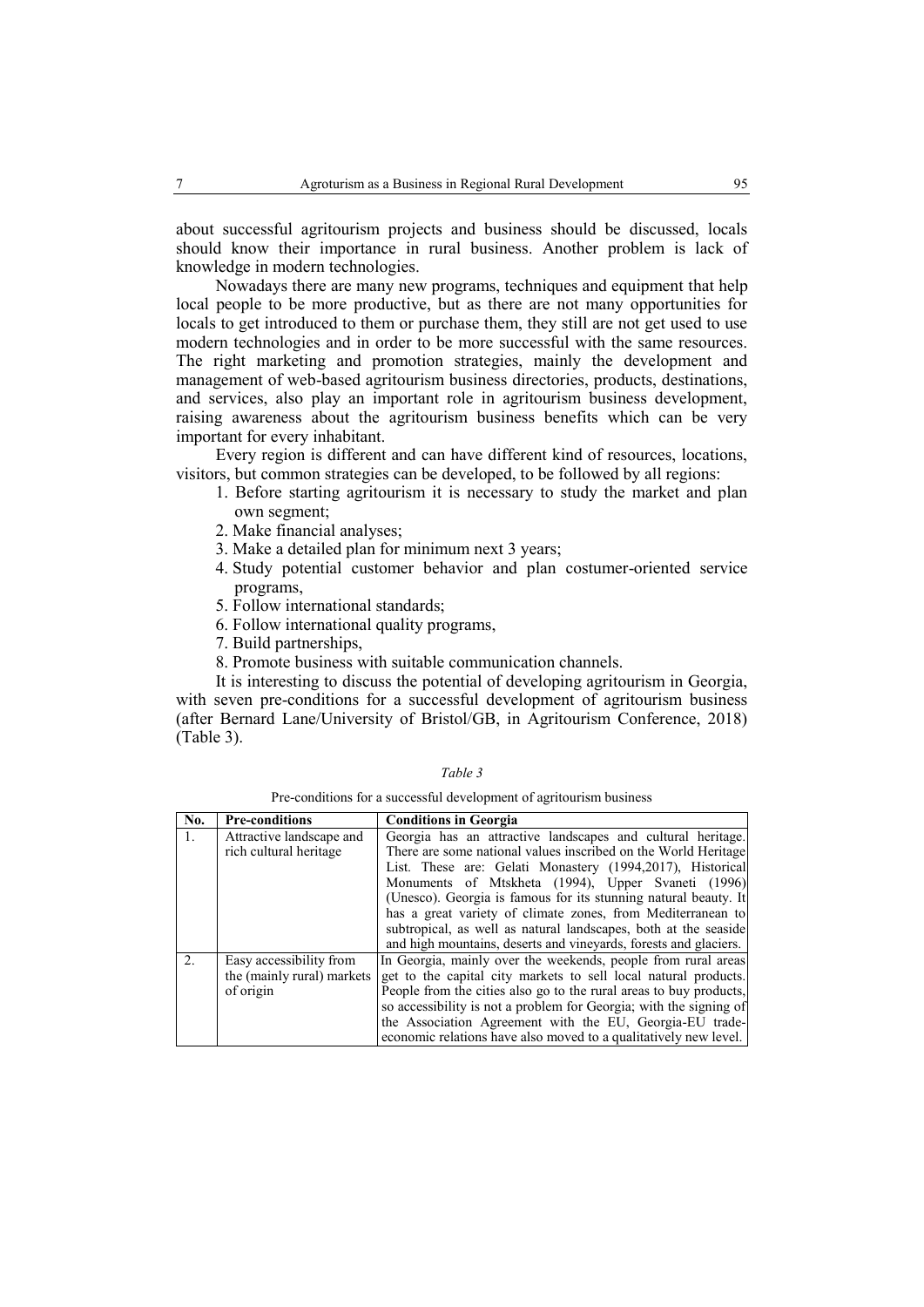# *Table 3* (continued)

|    |                                                                                                                                  | New opportunities to enter and establish a Georgian export<br>product in the EU market have emerged. One of the important<br>products that is already allowed in the EU market is Georgian<br>honey. The EU has included Georgia in the list of third<br>countries, which means that honey has been exported from<br>Georgia. Although the Georgian regulatory system is closely<br>aligned with the EU regulatory system, implementation of<br>legislation and training of qualified specialists remains an<br>important challenge. Consequently, the process of raising awareness<br>among farmers, business operators and other stakeholders has<br>begun. The new legislation imposes certain obligations and<br>responsibilities on this segment. Safe and high-quality honey<br>production is a complex issue that requires a thorough<br>knowledge of modern, integrated management principles for all<br>participants in the full range of "field to table" production. |
|----|----------------------------------------------------------------------------------------------------------------------------------|---------------------------------------------------------------------------------------------------------------------------------------------------------------------------------------------------------------------------------------------------------------------------------------------------------------------------------------------------------------------------------------------------------------------------------------------------------------------------------------------------------------------------------------------------------------------------------------------------------------------------------------------------------------------------------------------------------------------------------------------------------------------------------------------------------------------------------------------------------------------------------------------------------------------------------------------------------------------------------|
| 3. | Small and medium farms<br>with interest in<br>diversification                                                                    | Farms are just developing in Georgia, but all of them are<br>interested in diversification. The Agency for Agricultural<br>Projects Management has launched a project of registration of<br>farms and farmers throughout Georgia. According to the<br>Agency, farmers' interest is very high and on the first day,<br>dozens of farmers registered in the database. According to the<br>Agency, the registration of people engaged in agricultural<br>activities throughout Georgia is planned within the framework of<br>the project, which will create an information base and enable the<br>target groups to be properly selected for the diversification and<br>implementation of different stimulating projects / programs for<br>the future.                                                                                                                                                                                                                              |
| 4. | Farms owned by the<br>farmers                                                                                                    | Farm business is just in the developing stage. At present, there<br>are already small farms where guests will be hosted by farmers.<br>The Farm/Farmer Registration Project regulates the Unified<br>Farm/Farm Registry System, which will consolidate information<br>on people engaged in agricultural activities, their agricultural<br>activities and their owned/used agricultural assets in a single<br>electronic database. The project is initiated by the Ministry of<br>Environment Protection and Agriculture of Georgia and<br>implemented by the Agency for Agricultural Project Management.                                                                                                                                                                                                                                                                                                                                                                        |
| 5. | Farms in relatively<br>wealthy regions, i.e.<br>farmhouses are well<br>equipped; room for<br>accommodating visitors<br>available | Georgia is a rich country with its nature, geographic and climate<br>conditions. There are 11 regions in Georgia: 1. Autonomous Republic<br>of Abkhazia, 2. Autonomous Republic of Adjara, 3. Guria<br>Region, 4. Imereti Region, 5. Kakheti Region, 6. Mtskheta-Mtianeti<br>Region, 7. Racha-Lechkhumi Region, 8. Samegrelo-Zemo Svaneti<br>Region, 9. Samtskhe-Javakheti Region, 10. Kvemo Kartli Region,<br>11. Shida Kartli Region.<br>All of these regions have their own specific climate conditions,<br>culture, traditions and cultural heritage. So, every region of<br>Georgia has a potential to develop agritourism business. At<br>present, there are several ENPARD projects carried out, which<br>on the one hand provide opportunities for rural development and<br>on the other hand give the possibility to develop agritourism too,<br>as in the absence of a developed rural system, it is impossible to<br>develop agribusiness.                           |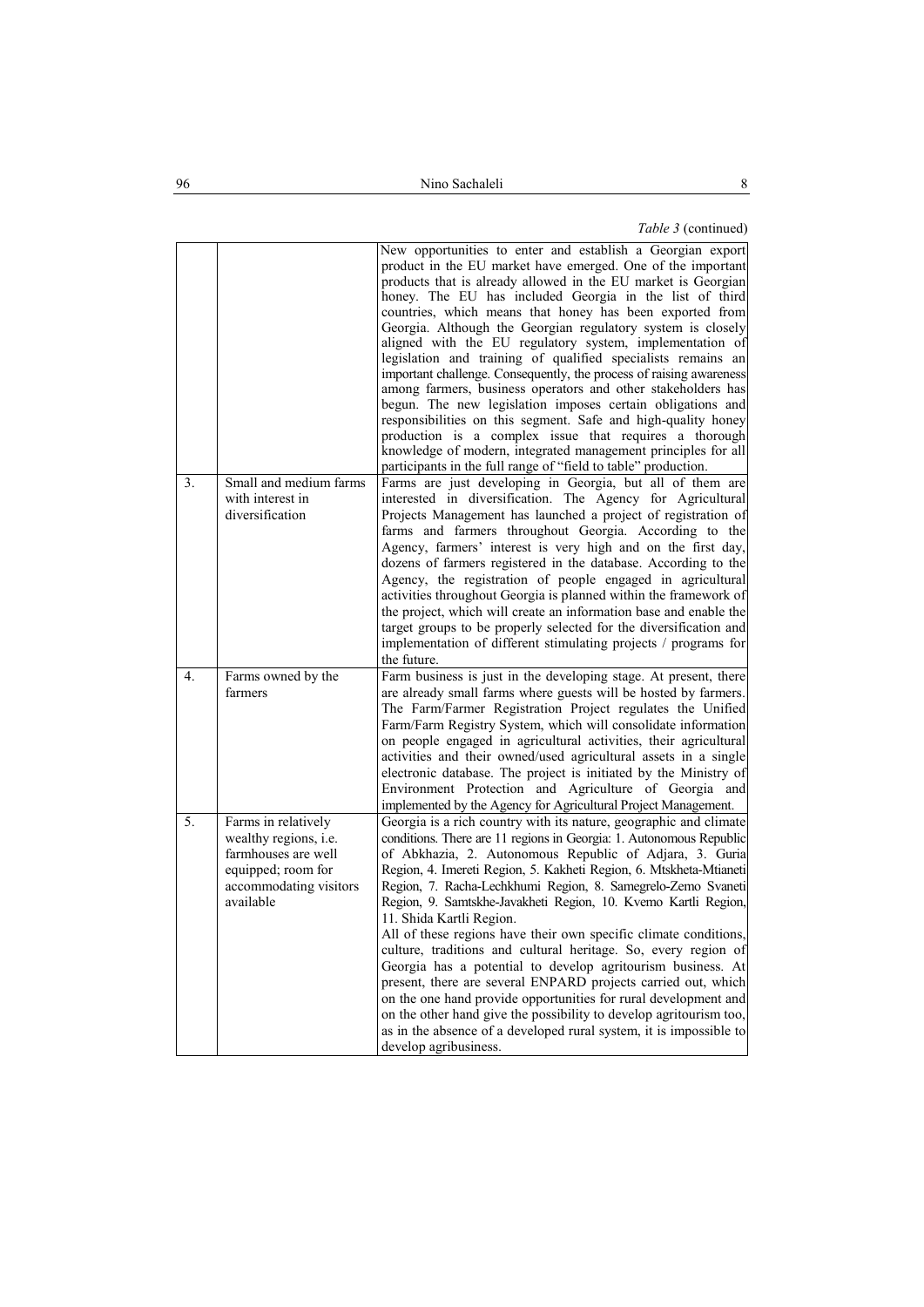## *Table 3* (continued)

| 6. | Local/regional tourism      | According to the Public Service Hall, in the year 2019 three non-                                                                    |
|----|-----------------------------|--------------------------------------------------------------------------------------------------------------------------------------|
|    | organizations for           | entrepreneurial (non-commercial) legal entities are registered                                                                       |
|    | marketing and               | that support agritourism. These entities are: Racha Lechkhumi                                                                        |
|    | infrastructure              | and Kvemo Svaneti Agri Tourism Development Association, the                                                                          |
|    |                             | center of agritourism development "Korena" and the Union                                                                             |
|    |                             | "Georgian Agritourism Association". There are 163 non-                                                                               |
|    |                             | entrepreneurial (non-commercial) legal entities all over Georgia,                                                                    |
|    |                             | which support tourism to be more productive. It should be                                                                            |
|    |                             | mentioned that almost all regions have at local self-governance                                                                      |
|    |                             | divisions or special centers which support local rural tourism.                                                                      |
|    |                             | For example: Tskaltubo tourism development centre, Samegrelo                                                                         |
|    |                             | tourism development centre, Bagdati tourism development                                                                              |
|    |                             | centre, etc. The Georgian Farmers Association (GFA) is an                                                                            |
|    |                             | umbrella organization. It brings together more than 600                                                                              |
|    |                             | members, some of whom are key actors in the civil society of                                                                         |
|    |                             | this sub-sector. The Georgian Farmers Association can play an                                                                        |
|    |                             | important role in public-private partnerships, as it advocates for                                                                   |
|    |                             | the needs of farmers and the private sector. With the help of its                                                                    |
|    |                             | Information and Reference Service and the Hotline, the                                                                               |
|    |                             | Association receives information on difficulties in the private                                                                      |
|    |                             | sector and negotiates with the authorities and other stakeholders<br>on these issues. Members and stakeholders have access to a wide |
|    |                             |                                                                                                                                      |
|    |                             | variety of services from the Georgian Farmers Association, such                                                                      |
|    |                             | as market research, monthly reports, private sector needs<br>assessments, opportunity audits, etc. In 2016, the international        |
|    |                             | center on conflict and negotiation developed the agritourism                                                                         |
|    |                             | strategy document "Agri-Tourism for Samtskhe-Javakheti and                                                                           |
|    |                             | Kvemo Kartli Regions of Georgia. Another project is Tourism                                                                          |
|    |                             | Development Plan in Khulo Municipality. This document has                                                                            |
|    |                             | been developed in the framework of the project "Supporting                                                                           |
|    |                             | Rural Development and Diversification in Khulo Municipality"                                                                         |
|    |                             | by ENPARD and Caritas.                                                                                                               |
| 7. | Hospitality resp. tradition | A special impression when visiting Georgia is the people's                                                                           |
|    | in hosting guests           | warmth and warm attitude towards the guests. The Caucasus                                                                            |
|    |                             | countries, especially Georgia, have been associated with foreign                                                                     |
|    |                             | visitors since ancient times. Even nowadays, modern Georgians                                                                        |
|    |                             | regard foreigners as visitors to the country and try to pay                                                                          |
|    |                             | attention to them. Attentive and friendly people will often visit                                                                    |
|    |                             | you during your visit and this mood will surely be remembered.                                                                       |
|    |                             |                                                                                                                                      |

*Source:* Author's adaptation based on Lane, Agritourism Conference 2018.

Well-developed agritourism business provides benefits to the region and locals. Developed agritourism means modernized infrastructure, income growth and social well-being. When hotels and guest houses begin to develop, employment opportunities emerge on the farms; also, farmers always need people who will support them and work together. Agritourism development gives a hand to craft businesses, because tourists are always interested in buying handmade items, so all these activities together can create the business which generates profit for the local people and also for the region and then for the country.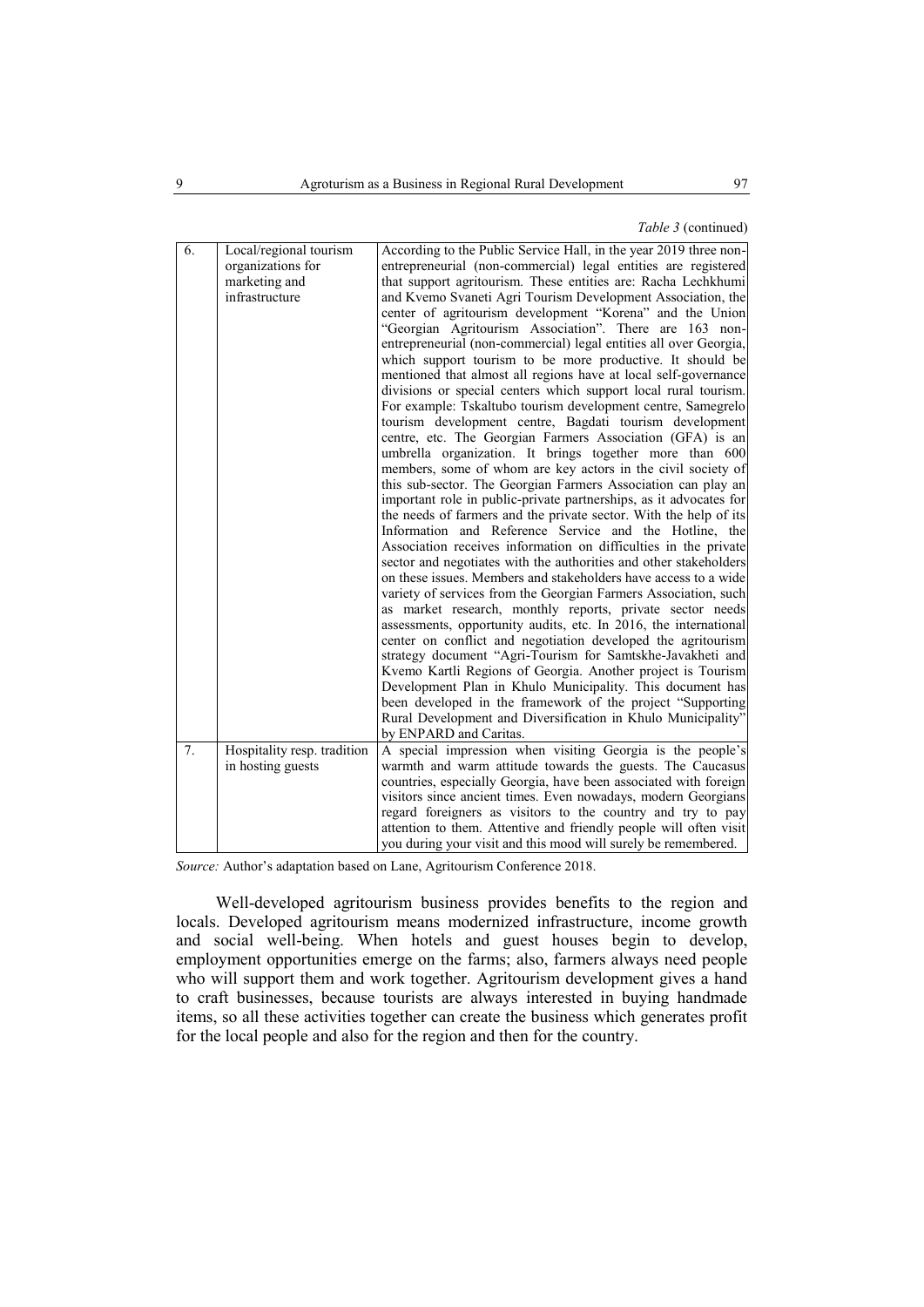

Figure 2. Agritourism Business.

Agritourism business appears to be the chain where everything has an important role. First of all, before starting agritourism it is important to analyze the climate and geographic conditions of the region, because these are the key elements of the successful agritourism business, because it is important for tourists to travel in the countries where there are good climate conditions and unique nature.

| I able |  |  |
|--------|--|--|
|        |  |  |

| Challenge                                   | Outcome                                                                                                                                                           |  |
|---------------------------------------------|-------------------------------------------------------------------------------------------------------------------------------------------------------------------|--|
| Lack of knowledge                           | Training programs                                                                                                                                                 |  |
| Poor experience                             | Manage exchange programs                                                                                                                                          |  |
| Infrastructure                              | Public Private Partnership / Local self-government                                                                                                                |  |
| Money                                       | Loans for agribusiness development                                                                                                                                |  |
| Advertisement and marketing                 | Make the research and promote the region / organize<br>agritourism info tours                                                                                     |  |
| Lack of knowledge on modern<br>technologies | Organize meetings and start using modern technologies                                                                                                             |  |
| Business plans                              | Help local people to write business plans and get grants or<br>establish own startup companies                                                                    |  |
| Sustainable development                     | Training programs to understand what sustainability means                                                                                                         |  |
| Product quality                             | Locals should understand the benefits of quality and follow it,<br>implement international food safety standards                                                  |  |
| Insurance programs                          | Harvest insurance should be mandatory for everyone, because<br>serious problems may appear in case of disasters                                                   |  |
| Advisory programs                           | Government can organize programs; interested beneficiaries<br>will be sure to get proper advice and recommendation from<br>experienced professionals and programs |  |
| Language / communication                    | Language appears to be a problem between locals and tourists,<br>so free foreign language courses can be also useful                                              |  |
| Human resources                             | It is important to hire the right people, who know both<br>agritourism and business                                                                               |  |

Challenges of Agritourism Business in Georgia

*Source:* Author's adaptation.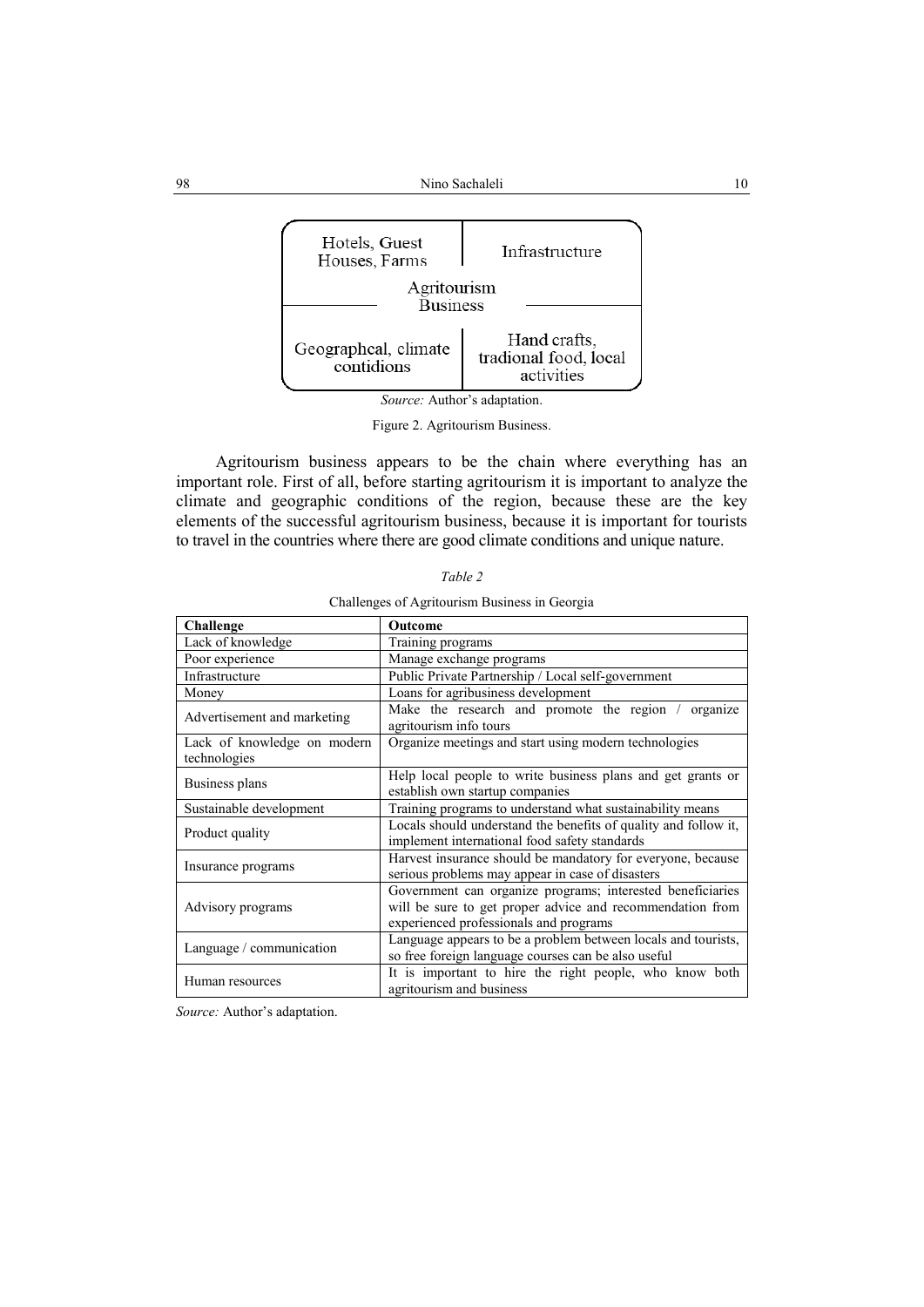## **5. CONCLUSIONS**

Agritourism represents an important means for rural economy diversification in Georgia and providing quality travel and recreation experiences. The agritourism sector is the key sector to achieve poverty alleviation, environmental sustainability, and global partnership in rural development. Agritourism business is the most important way out for rural communities who cannot get benefits from the positive economic effects of traditional sectors as agriculture and industry, without agritourism.

Agritourism is a business which connects the segment of tourists within the larger marketplace who have similar interests, demographic, buying behavior, and/or lifestyle characteristics to the local people. At the same time, agritourism is a synergy that connects two important industries for the rural areas, i.e. agriculture and travel/tourism, to open up new profitable markets for farm products and services as well to provide a market for travelers and rural tourists. It is important to consider these factors in planning and developing agritourism as a rural business.

Even though agritourism is not well organized and highly recognized as a rural business in countries like Georgia, considering the economic, social, demographic, political and environmental influence and pre-conditions for successful agritourism, which were discussed above, we can conclude that there is a huge potential for promoting agritourism in Georgia. Agritourism business appears to be a way out of poverty, sustainable development and social well-being, which are very important for the people who live in rural areas.

# **REFERENCES**

- 1. Embacher, H., (1994), *Marketing for Agri-tourism in Austria: Strategy and realisation in a highly developed tourist destination*, Journal of Sustainable Tourism, 2(1–2), 61–76.
- 2. Mahaliyanaarachchi, R. P., (2015), *Role of Agri Tourism as a Moderated Rural Business,* Tourism, Leisure and Global Change, volume 2 (2015), p.TOC– 193.
- 3. McGehee, N. G., & Kim, K., (2004), *Motivation for Agri-Tourism Entrepreneurship*, Journal of Travel Research, *43*(2), 161–170.
- 4. Shaw, G. and Allan Williams, (1994), *Critical issues in tourism: A geographical perspective*. Malden, MA: Blackwell.
- 5. Sonnino, R., (2004), *For a 'piece of bread'? Interpreting sustainable development through agritourism* in Southern Tuscany. Sociol. Ruralis 2004, p. 285–300 [https://onlinelibrary.wiley.com/doi/abs/](https://onlinelibrary.wiley.com/doi/abs/10.1111/j.1467-9523.2004.00276.x) [10.1111/j.1467-9523.2004.00276.x](https://onlinelibrary.wiley.com/doi/abs/10.1111/j.1467-9523.2004.00276.x) (19.12.2019)
- 6. Wicks, B. E., & Merrett, C. D., (2003), *Agritourism: An economic opportunity for Illinois*, Rural Research Report, 14(9), 1–8.
- 7. \*\*\*Agri-Tourism Strategy for Samtskhe-Javakheti and Kvemo Kartli Regions of Georgia. 2016. [http://www.iccn.ge/files/agri\\_tourism\\_strategy\\_2016\\_eng.pdf,](http://www.iccn.ge/files/agri_tourism_strategy_2016_eng.pdf) accessed 10.12.2019
- 8. \*\*\*Agritourism Conference 2018, [https://www.teagasc.ie/media/website/publications/2018/](https://www.teagasc.ie/media/website/publications/2018/Embacher.pdf) [Embacher.pdf,](https://www.teagasc.ie/media/website/publications/2018/Embacher.pdf) accessed 09.12.2019
- 9. \*\*\*Georgian Farmers Association.<http://enpard.ge/ge/georgian-farmers-association/>
- 10. \*\*\*Government of Georgia[. http://gov.ge/index.php?lang\\_id=ENG&sec\\_id=227](http://gov.ge/index.php?lang_id=ENG&sec_id=227) accessed 19.12.2019